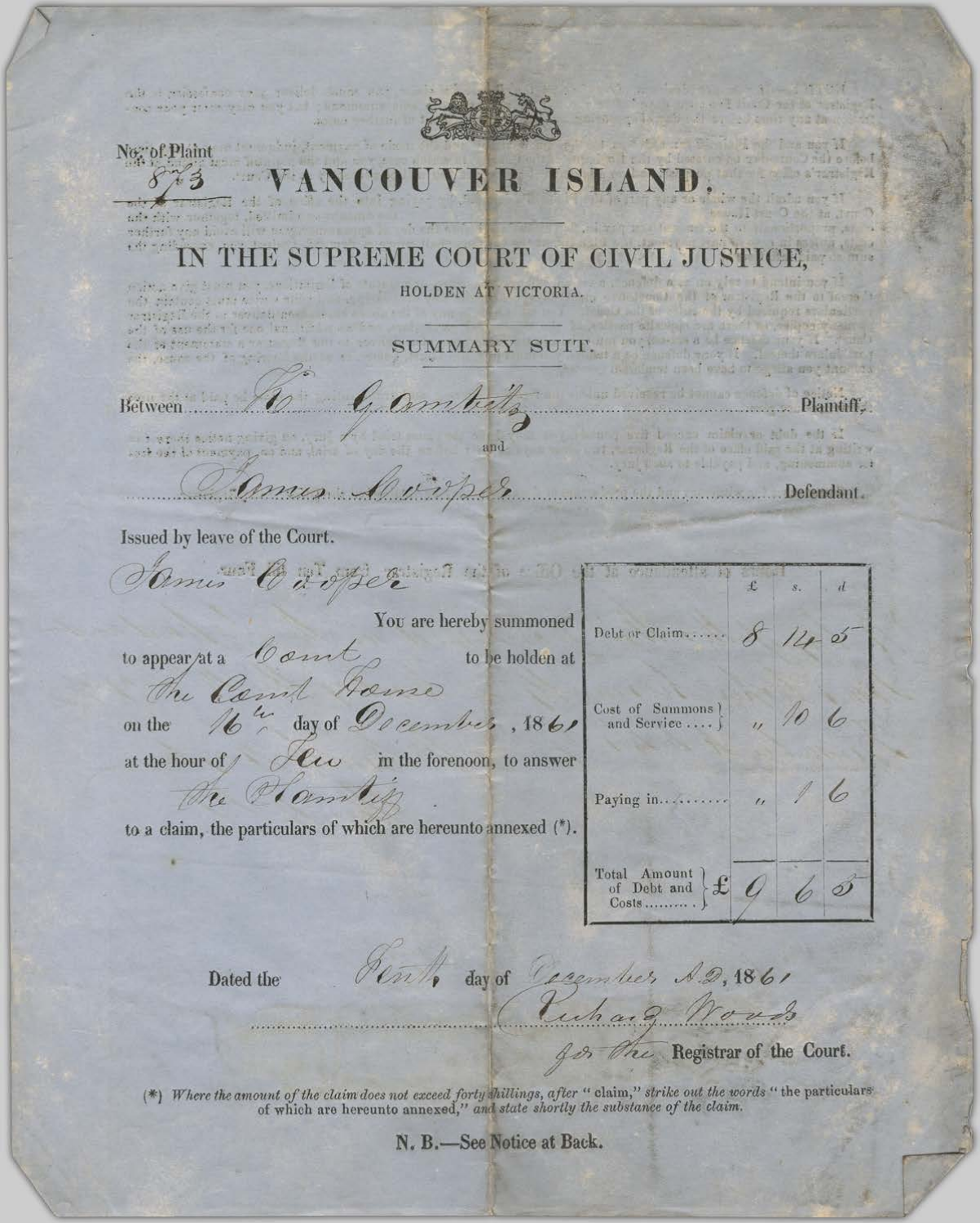NOTICE.-If you are desirous of confessing the Plaintiff's claim, you must deliver your confession to the Registrar of the Court five clear days before the day of appearing to this summons; but you may enter your confession at any time before the day of appearing, subject to the payment of further costs.

If you and the Plaintiff can agree as, to the amount due and the mode of payment, judgment may at any time hefore the Court-day be entered by the Registrar of the Court. In which case, you and the plaintiff must attend at the Registrar's office for that purpose, and no attendance by either of you will be necessary at the Court.

If you admit the whole or any part of the Plaintiff's demand, by paying into the office of the Registrar of the Court, at the Court House the amount so admitted, together with the costs, proportionate to the amount you pay in, five clear days before the day of appearance, you will avoid any further eosts, unless in case of part payment, the Plaintiff, at the hearing, shall prove a demand against you exceeding the sum so paid into Court.

If you intend to rely on as a defence, a set-off, infancy, coverture, or a statute of limitations, you must give notice thereof to the Registrar of the Court five clear days before the day of hearing, and your notice must particulars required by the rules of the Court. You must also, in any of the above cases, then deliver to the Registrar as many copies, as there are opposite parties, of the notice and particulars, and an additional one for the use of the Court. If your defence be a set-off, you must, within the same time, also deliver to the Registrar a statement of the particulars thereof. If your defence be a tender, you must pay into Court, before, or at the hearing of amount you allege to have been tendered.

Notice of defence cannot be received unless the fees for entering and transmitting the same be paid at the time the notices are given.

If the debt or claim exceed five pounds, you may have the cause tried by a jury, on giving notice thereof in writing at the said office of the Registrar, two clear days at least before the day of trial, and on payment of the fees tor summoning, and payable to such jury.

Summonses for witnesses and the production of documents may be obtained at the Office of the Registrar,

Hours of attendance at the Office of the Registrar from Ten till Four.

A lipy of this White was served in the Selendant h ask. Quember A & 1861 Phuip.

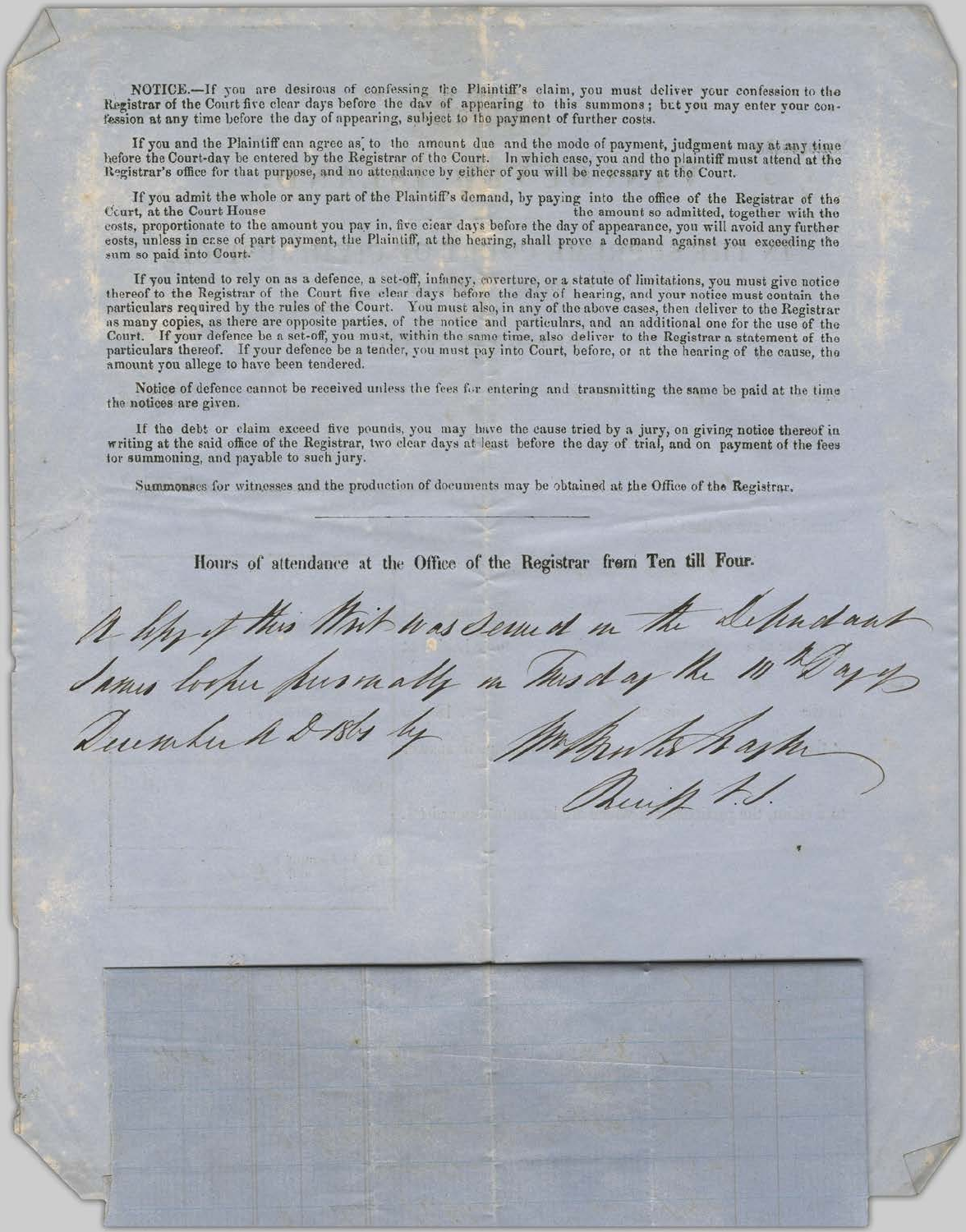James Occtoria Novo 14th 1861 Capt Cooper Bought of K. Gambitz:<br>Nov: 13 12 Jos Poplin 75 900 9. Flannel 12/2 /012 /2 9. Silk Bending .124 / 12/2 heedle Thread &c. 100 Living 12<br>Dect 24 26 Jan Lace 75' 300  $1124$ 1 do - 1 75"<br>1 de - 1 75"<br>212 Ids Silk Nett 1.85 2 75" 26 /2. Lace - 75 / 121/2 28 /h " Ribbon 1.25' / 87/2  $\frac{d}{d\sigma}$  $125$  $\mathcal{L}$  $25$ 1 " Velver Ribbon  $150$ 1. Bonnet b Ids Blond 374 75.<br>2 pr Nose 374 75.<br>2 pr Nose 374 75.<br>2 pr Gloves 1.00 200  $860$  $2 \cdot \frac{1}{2}$  do  $.75$  / 50 Febr<sup>1861</sup> 11 12 Gds Plaid Silk 1.75. 2100 12 " Delaine 374 460 4" do do 75 800 1 Drefs 1000  $1000$ 1 pr Velvet Ribbon" 125' do do 30 27 4. Broid 122 00 3 " do Ribbon 75 225 V peedles 50 2 p & Velvet Ribbork 260  $\frac{13037}{4000}$  130 37 Febr & Rect By Cearn  $485088$  $8/2$  $1228.14.5$